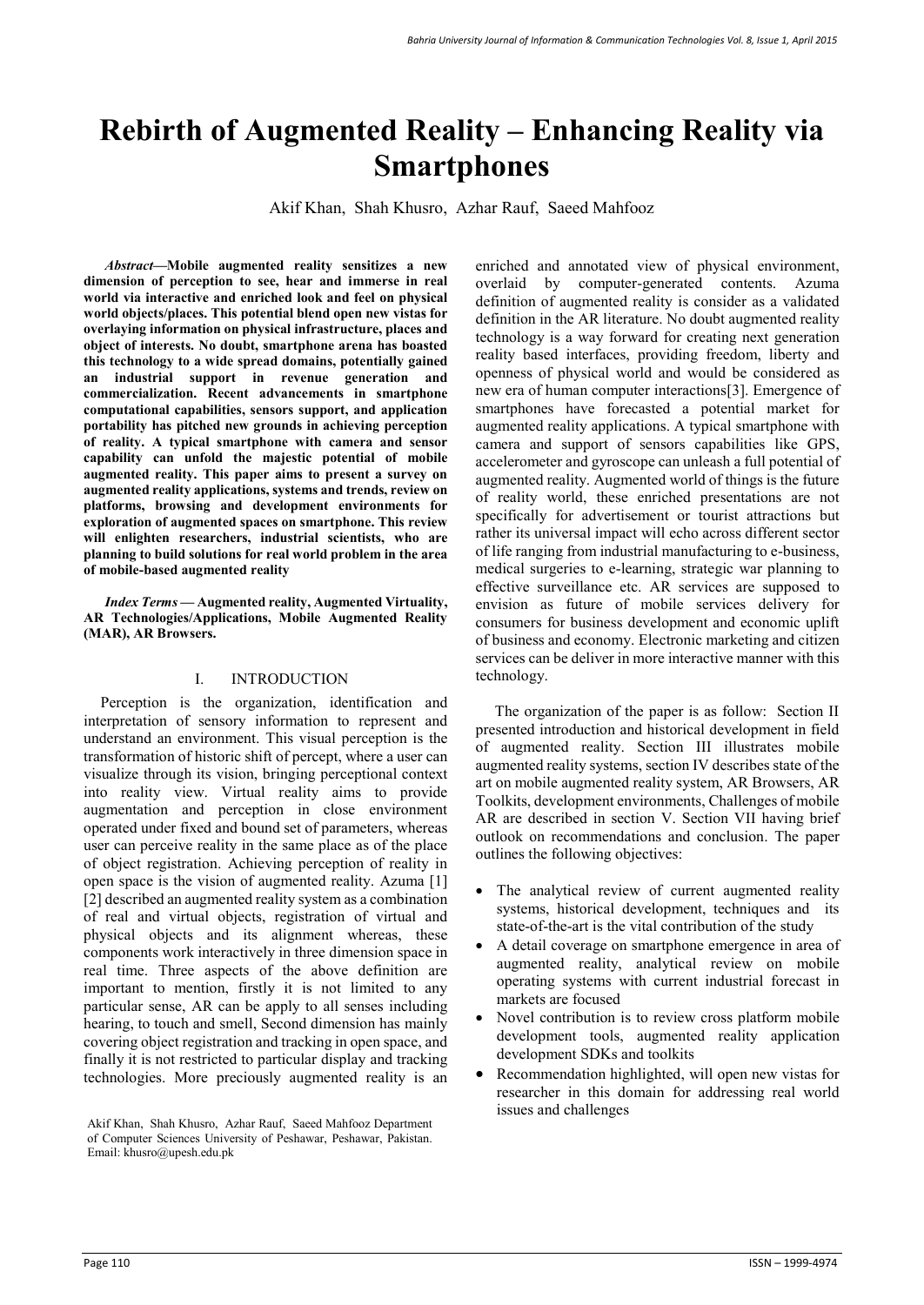## II. AUGMENTED REALITY – BEGINING OF REAL WORLD REALITY

## *A. Background*

Virtual reality systems were developed to stimulate reality in close environment to produce natural feelings to the user in order to see, feel, touch and explore interactively via computer system[4]. Building blocks of virtual reality system includes displays for delivering simulations, sensors to detect user actions and computer system to process user's action and generate display output annotated by computer generated information. Virtual reality operations performs in controlled and restricted environment, reality experience can be feel only in the premise or area of simulation or experimentation. Moving away from the area will result in reducing the visibility of realism; this leads a major disadvantage to VR technology in open spaces. Transforming realism from close environments to real world is the vision of augmented reality system. Augmented reality has enhanced the realism in the real world environments by capturing user scene from real world and annotating information on object of interests. Augmented reality [1] mechanics depends on object registration in real and virtual environment in three dimension spaces, providing freedom of augmenting any type of information on real environment. Another perceptive of realism is defined by Milgram's Realityvirtuality continuum [5] in this organization augmented reality lies in between continuum of virtual environment and the real environment, gaining reality potential of both of the environments as illustrated in Fig 1.



Fig. 1. Reality-virtuality continuum [5]

Reality-virtuality continuum outlooks placement of augmented reality with real environment and virtual reality with virtual environment. The continuum focuses on extreme endpoints of reality view whereas; all relative interfaces have registered to real or virtual environment. On the other hand Metaverse Model of Reality [6] presents merging of reality augmentation on physical point of interest on virtual space for enriched reality interfaces.





The Metaverse model providing coverage into four areas i.e. life logging, virtual worlds, mirror worlds, augmented reality and virtual worlds covering four

scenario including augmentation, External, Intimate and Simulation. Strategically, the spectrums illustrates emergence of augmented reality in real environment with enhanced content modeling as illustrated in Fig 2. Although, both theories and roadmaps pinpoint augmented reality in different perceptive, however, the development of augmented reality system has been started before the interventions of these models, details historical outlook has been devoted from origin up to date in augmented reality in the next section of development history

# *B. Augmented Reality Development History*

Technology world had witness first augmented reality system in 1950, Morton Helig a cinematographer designed a simulator called Sensorama, aims to turns cinema to an interactive activity[7]. Sutherland[8] introduced first HMD system in 1966, composed of an optical see-head-mounted display tracked by one-to-two different 6 degree of freedom trackers. In 1960 - 70's decade, US Air Force had introduced helmet-mounted display aims to provide a simulated experience to air force pilots. Knowledge-based AR Maintenance Assistant [9] was an AR systems introduced in 1980, called virtual fixtures[10]. Loomis, Golledge, et al [11] proposed an outdoor navigation system for visually impaired in 1993, the solution was composed of notebook, head-worn electronic compass inbuilt with differential GPS receiver. Other than commercial and academic solutions, researcher proposed diversity of theories and models for example Virtuality Continuum[5] was introduced in 1994 covering models of real environment, virtual environment and mixed reality models, the most accepted definition for augmented reality was written by Ronald Azuma in 1997[1]. Rekimoto[12] introduced concept of fluidal, a 2D matrix markers. One marker system had used for camera tracking in 6DOF.

Touring Machine[13] was considered as first mobile augmented reality system composed of see-through headworn display, orientation tracker; a backpack holding a computer, differential GPS, digital radio for wireless web access and a hand-held computer with stylus and touchpad interface. Touring machine laid down foundation for backpack based augmented reality systems, in the same direction Thomas, Demczuk, et al presented [14] "Map in the hat" was an extension of wearable computer composed of GPS, compass, HMD and backpack computer system used for navigational guidance and way finding. Kato, H. and M. Billinghurst [15] introduced ARToolKit, a tracking library used for recognition of square fiducially, template based objects and pose tracking of visual objects. Hollerer, Feiner, et al<sup>[16]</sup> had developed mobile AR system for exploring multimedia news contents located in different geography sites. Thomas et al [17] presented ARQuake, was single user perception application powered by GPS, digital compass and vision-based tracking of fiducially markers. Julier, Baillot, et al presented BARS[18] battlefield augmented reality system. BARS was composed of wearable computer, wireless network system and seethrough HMD, used in reality-based augmentation of a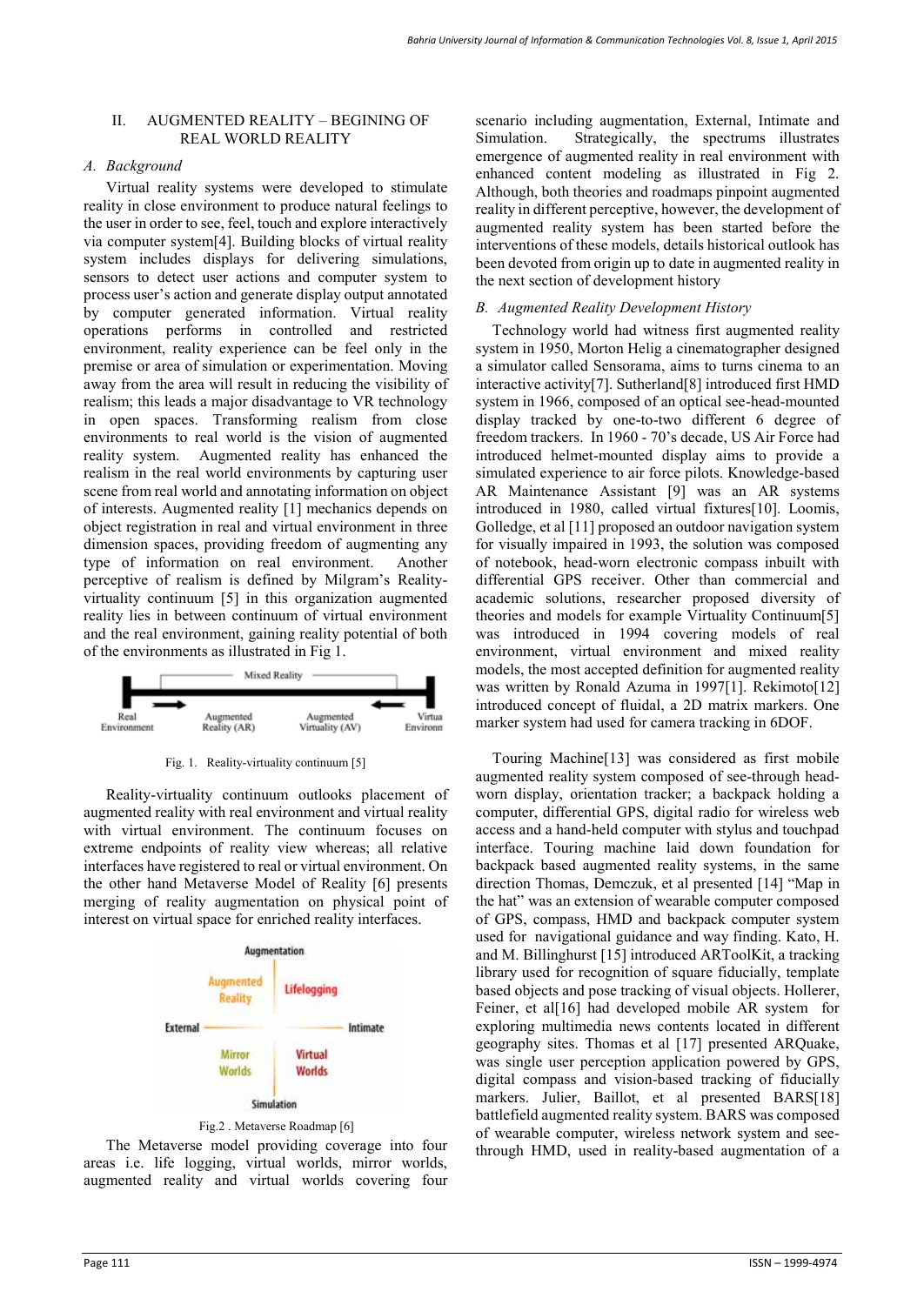battlefield scene annotated with digital information about battlefield positioning and situation analysis.

The next decade can be term as revolutionary chapter in the history of augmented reality development, Newman, Ingram, et al. [19] developed BatPortal in 2001, users worn specific devices called Bats fixed on receivers which are installed on the floors, ceilings and building-wide infrastructure. Localization can be measure on basis of travel time of ultra-sonic pulses between bats and floor ceilings. Fuend,Geiger et al. [20] presented AR-PDA, a wireless augmented reality system for indoor navigation. The prototype composed of palm-sized hardware materializing unleashed the true spirt of augmented reality through live camera images. Reitmayr and Schmalstieg [21] had developed first mobile multi-user collaborative AR System. Vlahakis, Karigiannis et al. [22] presented a mobile based augmented reality system for augmenting cultural heritage and museums with name of "Archeoguid", while Bell, Feiner, et al. [23] presented touring machine based augmented reality restaurant guide. The guide overlay bubble information round about restaurants, menus, photos and web address. Kooper, R. and B. MacIntyre [24] designed Real World Wide Web Browser which can be truly term as first browser of its kind. Kalkusc , Lidy, et al [25] presented AR system for indoor navigation. The solution has based on wireframe model of already labeled and registered point of interest. Annotations can viewed through head display whereas pad device has been use as input device. Raskar, van Baar, et al. [26] presented iLamps, an object augmentation system operated via camera and projector-camera system. Wagner and Schmalstieg [27] presented an indoor AR guidance system. This PDA based application facilitate user in viewing the information in 3D view. The Siemens SX1[28] had released first commercial mobile AR camera game called Mozzies (also known as Mosquito Hunt). The mosquitoes has superimpose on the live video feed from the camera. Güven and Feiner [29] presented system for creating/editing 3D content for hypermedia contents. Mohring, Lessig, et al [30] presented a mobile based system for tracking 3D markers. This was first commercial AR system for cell phone consumers. Henrysson, Billinghurst, et al. [31] designed ARToolKit for Symbian mobile operating system, they have presented AR collaborative Tennis game for mobile phones as well. Reitmayr and Drummond [32] presented an outdoor navigation system for urban places, a hybrid tracking system on handheld devices in real time. Nokia [33] presented MARA, a mobile augmented reality guidance application utilizing sensors for context guidance. HIT Lab NZ and Saatchi demonstrated advertising application for Wellington Zoo[34] promoting various Zoo aspects. METAIO [35] promoted Islamic art with introduction of a commercial mobile augmented reality application for museum guide. Mobilizy [36] launched Wikitude, an augmented reality browser which consolidates GPS and digital compass integrated with Wikipedia, YouTube, flicker etc .Wikitude World Browser augment digital contents on camera view in real time. Morrison, Oulasvirta,

et al[37] presented "MapLens" is an extended map created over mobile augmented reality application. White and Feiner [38] Sean White demonstrated "SiteLens", a mobile augmented reality application for urban design and planning. SPRXmobile introduced Layar[38] an advanced version of Wikitude AR browser using the same registration mechanism (GPS & compass) used in Layar as in Wikitude. ARhrrrr![39] was augmented reality based game supported with high quality content.

Recent advancements in technical capabilities of smartphones and mobile operating systems, a huge growth in the area has forecasted. Seamless adoptive interfaces would be a part of large-scale industrial development for expending business vertices and consumer horizon.

## III. MOBILE AUGMENTED REALITY – REBIRTH OF REALITY

A number of driving forces are behind the rebirth of augmented reality, mainly, moving with cumbersome hardware, heavy weight backpack, GPS sensors was not an effective scenario for achieving reality experience. Emergence of smartphone severed as charming blend for augmented reality system due to low cost, highly functional specification, powerful computational capabilities, advance user interaction, camera, sensors and display features made it feasible to provide all solutions in one place. Next generation of mobile device having greater processing cores, well supported by modern network technologies i.e. 4G and Wi-Fi, build-in integrated camera, GPS, accelerometer, gyroscopes and other sensors make it convenient to gather all required component in one device. Process of registration, tracking, overlaying and annotation are much speedy and accurate never before in traditional setup of augmented reality. Another edge, which has boosted this area, property of self-learning and high acceptance rate of adopting smartphone applications, a typical smartphone with camera and build-in sensors can utilize the power of augmented reality. Portability, selflearning and acceptance rate of adopting applications, provision of high quality graphics responsive user interfaces and interaction are the major driving force making smartphone as enabler of augmented reality solutions. MIT sixth sense project [40] is excellent illustration of using phone enabled devices for projective display on normal surfaces, anyone can dial, take pictures on ordinary interfaces. Mataio printer service [41] in the form of mobile phone application support their customer on procedure of change of cartridge. Mobile phone camera scan the structure of the printer and recognized the accurate model and present annotated view of object on view point of camera to show how to change the cartridge of the printer visually. Many other global trends also contribute in emerging of augmented reality on smart phones devices.

# *A. Recants Trends of Mobile Augmented Reality*

# *1) Hype cycle for emergencing technolgoies*

Hype Cycle is the projection of strategic and innovative planning of emerging technologies, highlighting by a set of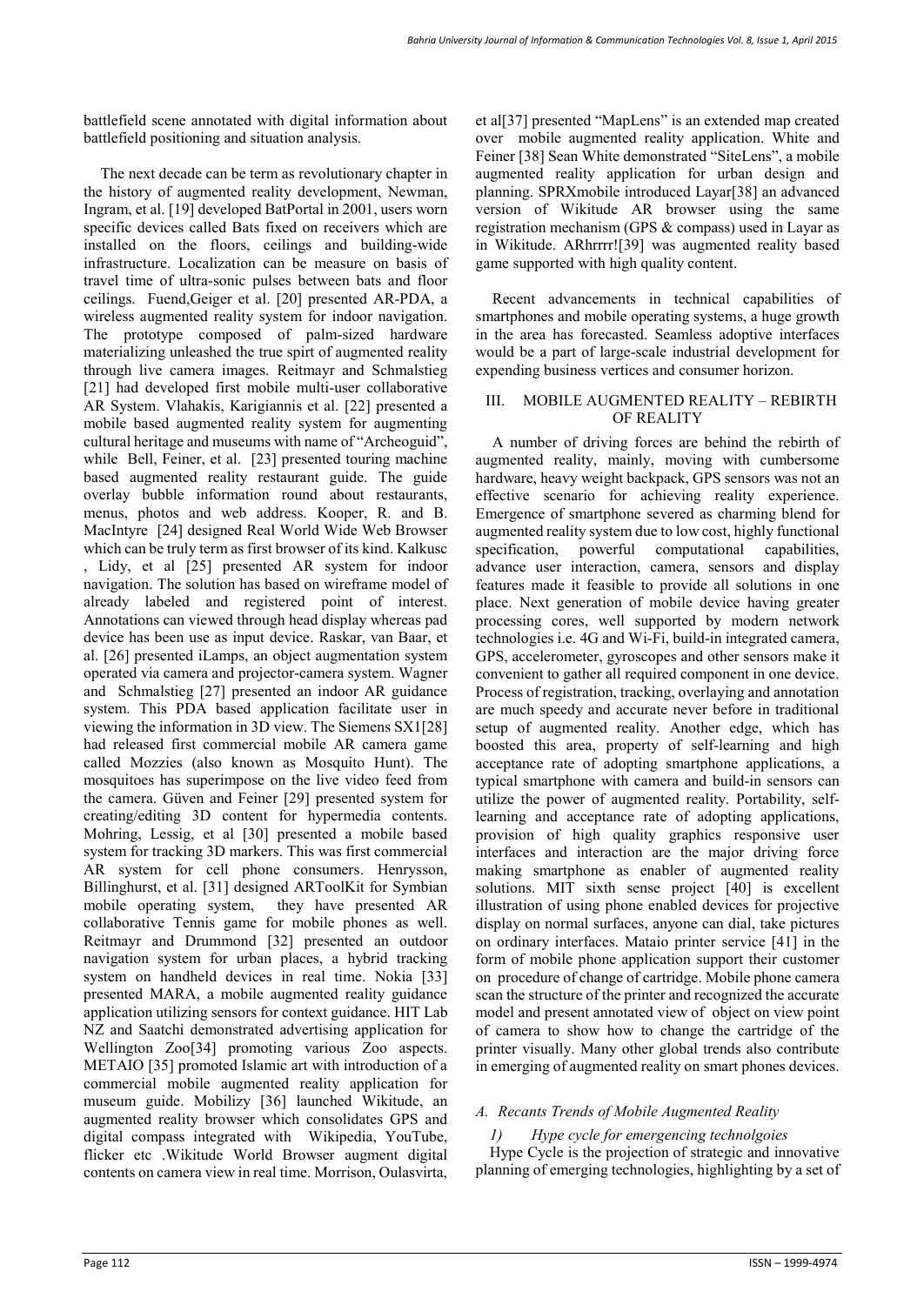technologies and innovation having wide impression across the business and technologies in upcoming years. This cycle set future trends for upcoming technologies for specific span of time. Gartner [42] reflected these technologies in four themes including connected world, interface trends, analytical advances and new digital frontiers. Augmented reality lies in the area of connected world, bringing potential of digital world to the point of interests in the physical world. Moving along hype, augmented reality would take another decades to unfold its full potential; a number interesting and commercial opportunities will arise along the way of this hype. Fig 3 depicted the hype cycle showing augmented reality as potential technology



Fig. 3. Augmented Reality Hype Cycle

#### *2) Top 10 Strategic Technologies*

Gartner's [43] top 10 strategies technologies covering social networking technologies, web mash-ups, in-memory computing, big data, cloud computation and mobile centric applications, augmented reality lies in second top category of mobile application and interfaces.

#### *3) Google Search Results*

Global trends had seen for future of mobile augmented reality in research and industry. Google Search provides an outlook on depicting searching trends. Figure 4 depicts Google search[44] requests for augmented reality between years 2004 and 2012-2013. The y-axis shows search requests normalize to the range from zero to 100. This number represents a fraction of highest search activity in from 2009 onward in up direction [98].



#### *4) Camera Phone as Starter for MAR*

Camera captures live streams and context of users and thus act as driver for augmented reality applications. Camera phones are the basic phone for utilizing any type AR services. Proportional growth in camera enabled

mobile phones facilitates users for getting perceptive in mobile based augmented reality, and thus becoming a winning trend in success of mobile augmented reality.



Fig. 5. Camera Phone vs Digital Camera

Figure 5 illustrates boosting ratio of camera-enabled mobile phone as compare to digital still camera. This trend of mobile phone serves as direct opportunity for mobile augmented reality to boost in upcoming years.

#### *5) Market dynamics and Revenue Shares*

Direct revenue associated with Augmented Reality[45] is expected to grow from about \$2 million to more than \$732 million in 2014. Fig 6 depicted revenue generated from AR services through incremental, promotional and point of sale applications in 2010 with projected estimates of 2014. Juniper forecasted AR revenue would be generated through point-of-sale purchases, incremental revenue and advertisement applications.



Fig. 6. Juniper AR Forecast [45]

Mobile world has enriched the augmented reality industry and due to the same reason, MIT forecast the impact of augmented reality base technology would alter research and industry in number of ways. Though Mobile Augmented reality is an infancy stage, technological advancement gap, GPS location accuracy and other reliability issues are still open issues in the area. Development of cost effective and efficient software/applications and designing of high performance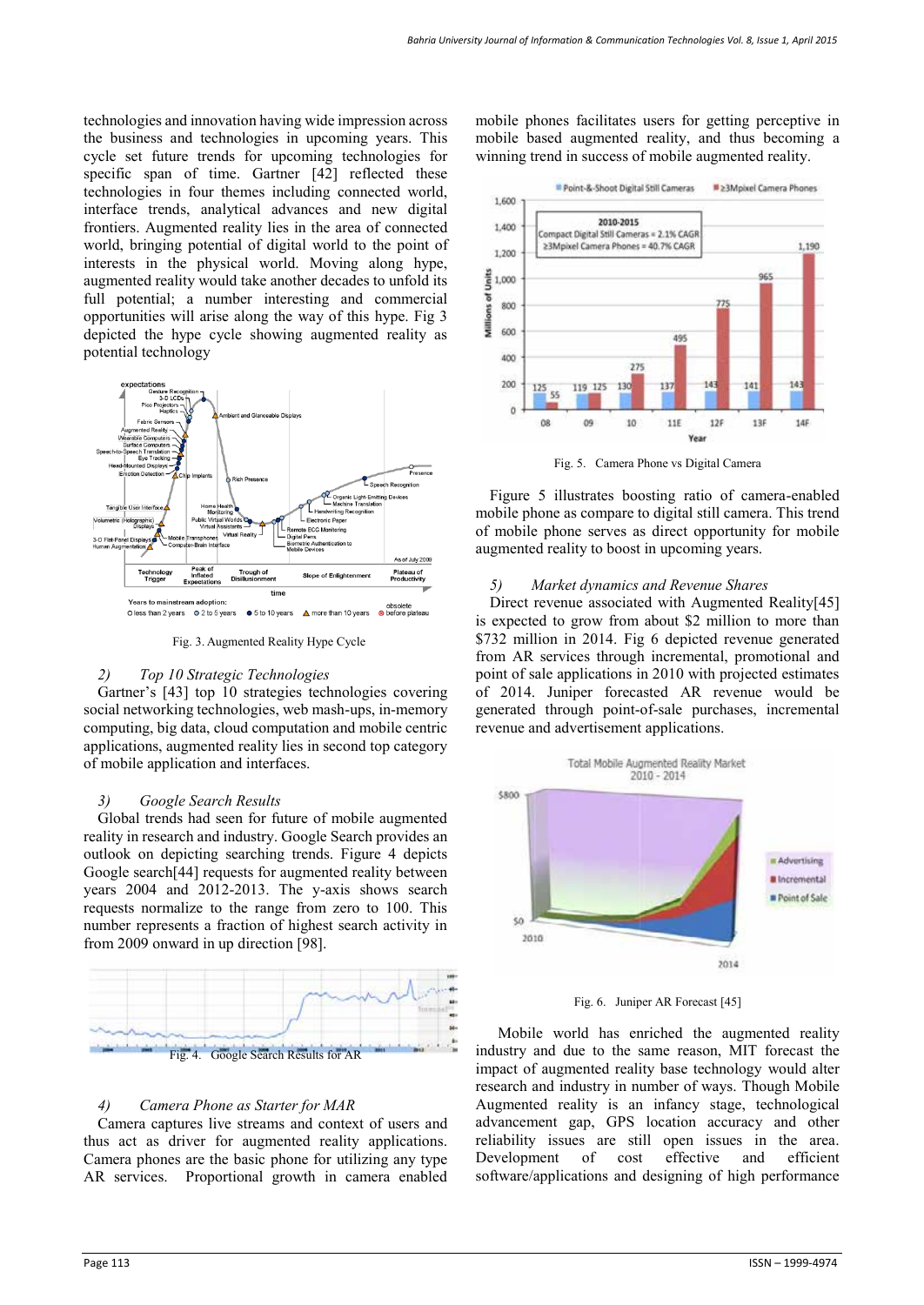and energy saving hardware platform will make a difference in achieving augmented realty a success story.

#### *B. Augmented reality tasks*

H. López, A. Navarro, and J. Relaño [46] presented four basic operations required for achieving augmented reality experience. These are (I) Scene capturing (II) Scene identification based on registration (III) Scene processing for information overlaying and (IV)Augmented scene visualization.

#### *1) Scene capturing and augmented scene visualization,*

Scene capture is basic operation for capturing images or scene in focus by either camera or video-through, seethrough devices or any capturing devices. Majority of augmented reality system captures image of reality for augmentation purpose and thus considered as starter of the augmented reality process. Camera in mobile devices has used for capturing live steams and context.

## *2) Scene identification*

Identification of scene is vital process of augmentation, scene can be captured either using marker based approach or marker less approach depending on nature of scene. Marker based utilizes specialized visual tags; these tags determine the orientation, center and coordinate system most commonly used in indoor environments. Such capturing has considered as precise identification technique due to close nature of environment. On the other hand, marker–less technique uses coordinates and sensors for scene identification and object recognition. In nutshell scene can be identified either using image recognition, computer vision techniques or Geo-positioning techniques using GPS (Global Positioning System).

## *3) Scene processing or augmentation*

This involves overlaying information on object/places etc in physical world. Rendering and mixing libraries are available for augmentation purpose. Open GL[47] an open source software library available for such purpose. Figure 7 illustrates process of capturing, processing and augmentation. In first instance scene is capture using camera, the same captured image are match with existing images in the data store. The scene are then processed using augmentation techniques, more digital information are overlaid on the scene and visualized to user on mobile device in highly enriched and interactive presentation.



Fig. 7. Tasks in Augmented Reality [40]

#### *C. Requrinemnts for achiveing mobile augmented reality experience*

The following main components are necessary to delivery rich augmented reality experience on mobile phone these includes:

# *Mobile Processor:*

Processing user input, video/image, scence processing augmentation required powerful processing capabilities of smartphone to render and augment/annoate digital information. Quad-core and dual core processor are now available in recent smartphone for processing purpose e.g. LG Optimums 4X HD P880 and HTC One X having 1.5 GHz Quad-core Processor.

## *Graphics Hardware:*

Graphics rendering are the cruical part of augmented reality system. Graphical Processing Unit are used for generating virtual objects, transformation and rendering. Dedicated graphics processor enhances the capabilites of general purpose CPU resulting optimal performance and reduction in power usage of battery. Different rendering starndards are availables for such purpose. OpenGL ES is an extension of popular OpenGL[47] graphics standard similarly, ShaderX7 is the advance rendering techniques for graphics rendering in mobile phones.

#### *Camera*:

Camera hardware serve as starting point for augmented reality oprations. Capturing live stream are used for tracking and/or overlaying virtual imagery onto physical world objects. Good Resolution of camera enhance enriched presentation but resolution does not impact the overlaying mechanism as such. Auto image optimization in case of lighting and other weather/technical conditions can effect the identification process.

## *Display*:

AR scene visulization can be viewed with disply output. Tradiationally, the display are in the form of handheld, head mounted or projected display used to combine virtual images with images of the real world for scene visulaziation. Smartphone display supports TFT base LCD, Super LCD,NOVA, AMOLED, Super AMOLED depending on the colors, viewing angles, visibility etc. Recently available smartphone offering vibrant images, blur-free video, crisp text and auto brightness to see outdoors environment and thus ensuing best display for augmented reality applications.

#### *Networking:*

Wireless or cellular networking allowing mobile device to connect to establish data linkage across application and data source. Usage of Wi-Fi and high data network like 4G make it efficient for retrieval augmented reality objects from remote locations and remote webservices/datastores.

#### *Sensors*:

Sensors are the additional components used for enhancing reality view by integerting supplmentary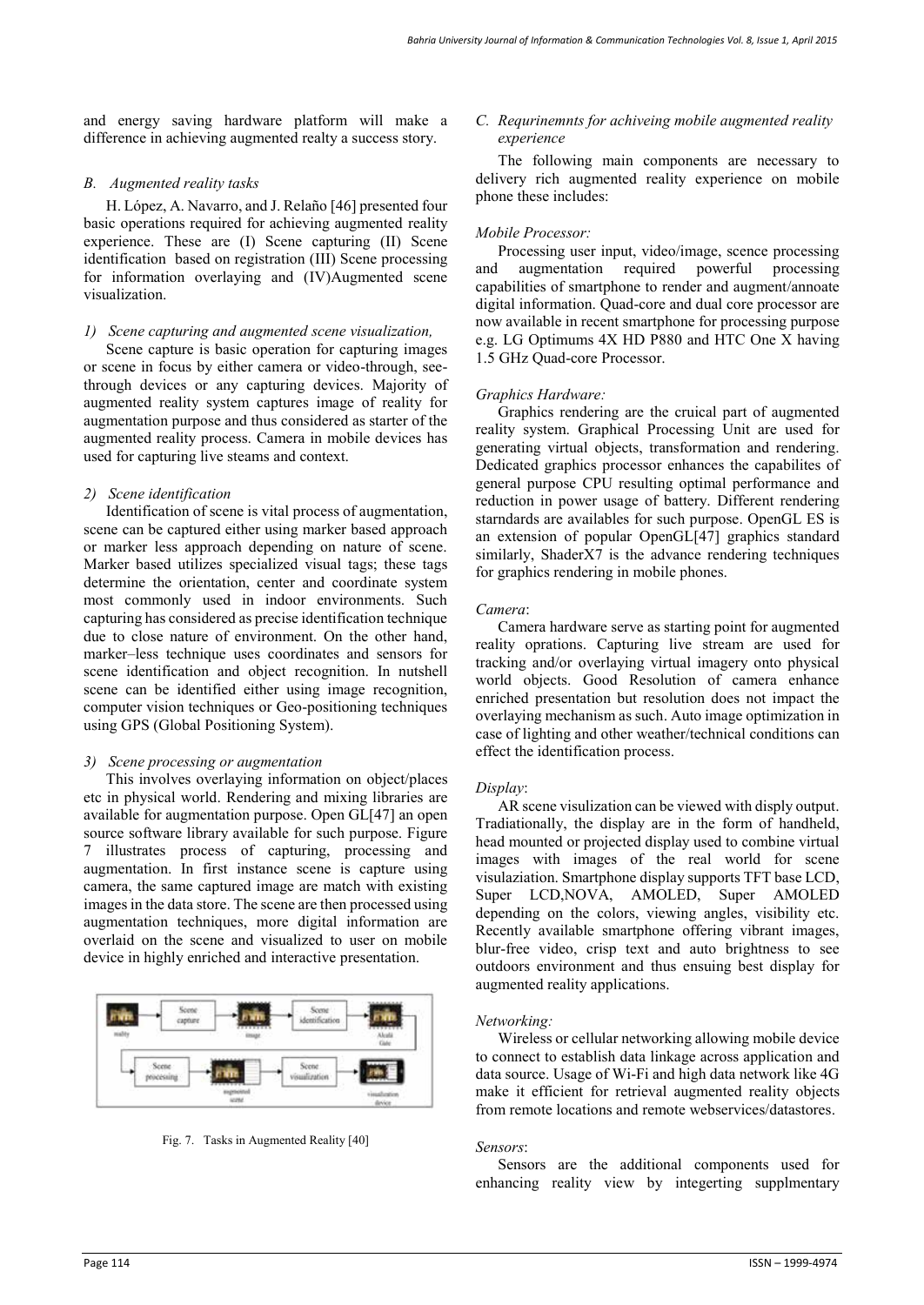information related to point of intrests. GPS, accelerometer, compass or gyroscopic sensors are used to specify the user's position or orientation. Sensor determine position and orientation of user's viewpoint, as users change their viewpoint, augmented reality system update coordination system and overlaying mechanism also update user viewpoint accordingly.

For expereincing mobile augmented reality, the following steps are required to perform, these are ;

- 1. Designing an identical coordinate system as like real environment for building augmented environment
- 2. Identify user's viewpoint through position and orientation by using sensors and camera.
- 3. Overlay digital information on top of camera as like in the position and orientation of user viewpoint.
- 4. Annotation of digital information over physical world on the user's display
- 5. Consolidation of physical and virtual objects over point of interests

#### *D. Types of Mobile Augmented Reality*

#### *a) Marker-based AR*

This reality type uses visual marker known as fiducial or AR card to determine center, orientation and range of coordinate system. In marker-based technique, the system detect marker, identify and calculate pose of the object with help of computer vision techniques. Computer vision system can robustly detect and identify good quality markers in timely manner. Black and white markers are most feasible for detecting objects under varying lighting conditions. Template and 2D barcode markers are the two type of markers used in this technique. Template marker is black and white markers having single image inside a block border, on the other hand 2D Marker consisting of black and white data cell holding information about object of interest or landmarks, 2D marker is also known as data marker or ID marker. 2D markers following standards of Datamatrix<sup>[48]</sup>, OR Code<sup>[49]</sup> and PDF417<sup>[50]</sup>. These markers normally placed at the location of object or location such as book, stores, products and landmarks. This approach is widely used in indoor environment for tracking objects. AR Toolkit [51] help to identify, detect and process markers. OpenCV[52] is computer vision library using computer vision technique for identifying and recognizing images of real world with overlaid graphics.

#### *b) Marker-less/ Gravimetric AR*

Marker-less augmented reality utilizes GPS (geopositioning), compass and other related sensors, this type of approach is widely used in outdoor environments/open environments. Augmented reality browsers help users to navigate between POIs (Point of Interests) appear on camera view for exploring AR contents based on location and context.

#### IV. STATE OF THE ART TECHNOLOGIES, PLATFORMS, BROWSERS AND DEVELOPMENT TOOLKITS

AR is not standalone technology but indeed combination of diverse technologies supported by number of platform enabling consistent and cross platform seamless reality experience. Numerous aspects of AR technologies have outlined below including emergence of smartphones, mobile platforms, development of hardware sensors; AR development toolkits, AR software's and frameworks have been discussed briefly

#### *A. Platforms*

The mobile devices (smartphone, tablets etc.) operated with the help of dedicated software controlling phone functions, security, hardware, driver supports, power management and multimedia functions. Application installed are knows as Apps, developed for specific operating system. Garnet [53] analyzed market share (in percentage) segmented by Mobile Operating Systems, Android OS hold 79% market share in fourth quarter of 2013. However, aggressive competition of Android and iOS seems clearly as result of selling of large number of units of Apple iPhone.



Fig. 8. Opearting System wise Smartphone Sales in 2013 [53]

Examples of currently marketed operating system are

#### 1) *Android*

Android[54] is an open source operating system for smartphone and tablets developed by Google in collaboration mobile manufacturing companies in 2007. TT‐Mobile G1 having formal software development kit (SDK) in 2008 was first commercial product. As for as architecture is concern, Android has developed on top of Linux kernel. The architecture providing access to other low-level hardware access through specific interfaces to gain upper level to access low-level hardware functionalities. Android application has developed in Java language. The program run as a single process on Linux own instance called Dalvik Virtual Machines (DVM), which is an optimized java virtual machine for mobile device. Android supports Open GL 3D graphics engine, SQLite for data storage. Android currently holds 79% of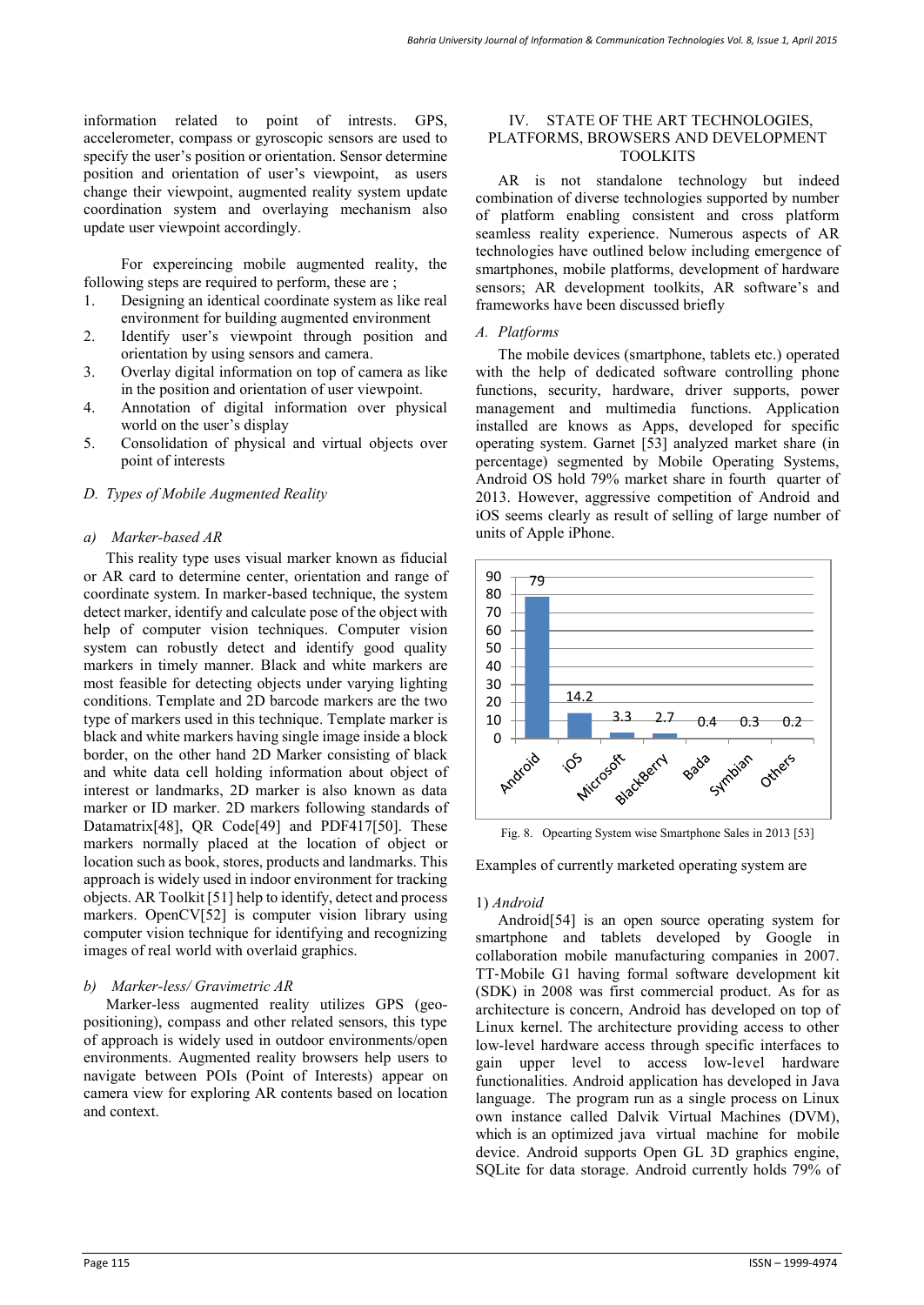the global market share [53]. The Android Market/Google Play[55] publish wide variety of android and 3rd party apps. Current Android OS version is 4.3 Jelly Bean.

## *2) iOS*

iOS[56] is an operating system for iPhone, an adoption of Darwin POSIX compliant open source operating system developed by Apple Inc. Currently holding 14% of market share [53]. IOS has boosted recently in the market due to innovations in their touch based user interfaces. iTunes app store published wide array of iOS applications in different categories. iPhone hardware has designed specifically in close support and integration of iPhone OS. Most famous feature of iOS is the multi-touch, support of accelerometer, camera to provide sophisticated input to mobile. Xcode is the development environment for iOS SDK written in Object C, current iOS version is 6.0 for iPhone, iPad and apple TV.

## *3) Symbian*

Symbian[57] is backed by Nokia, designed especially for mobile devices. Symbian is an open OS supporting third party application developer to write device independent applications. Symbian has developed in C++ asynchronous in nature, having pre-emptive feature and multitasking operating system. Symbian is now in joint venture with Window OS announced his first Nokia window phone. Currently holding 0.3 % of market share.

# *4) Blackberry OS*

Blackberry OS[58] is a platform developed by Research in Motion released in 2002. Integrated push email system is of one of innovative feature. It can act as wireless agent to have user's mailboxes featuring "Always on". BlackBerry have separate OS for Tablets called Black beery tablet OS, providing Java SDK and API for development of applications however, some classes are digitally signed and can't be used openly. Currently hold 2.7 % of market share.

## *5) Window Mobile*

Window Mobile[59] was platform for pocket PC developed by Microsoft based on window CE. It was design to support 256-priority level of threads, mutual exclusion and synchronization methods. Currently hold 3.3 % of market share globally in smart phone market

## *6) Others*

Small portion of other operating systems from open source and closed source are also available for smartphones including Palm OS, Samsung Bada, and Nokia/Intel MeeGo.

## *B. Augmented Reality Software*

Marker and marker-less techniques required specialized augmented reality software. This may include toolkits, SDKs, Browsers for capturing and rendering. ARToolKit[51] popular toolkit for rendering marker base augmented reality solutions Layer, Wikitude etc are mainly

used in marker-less. Such application run across number of popular smartphone platforms.

## *C. AR Toolkit*

AR toolkit[51] is a software library for building augmented realty applications were developed in 1999. Based on continues improvement in tracking algorithm, the toolkit is improved in wide spectrum of features. One of the key issue in development AR application is tracking of user view point in real time, AR toolkit utilize computer vision algorithm to solve the problem of dynamic user viewpoints, calculating real camera position and orientation thus ensuring fast and precious tracking. AR toolkit designed by Dr. Hirokazu Kato in C language, runs on SGI IRiX, PC, Linux, Windows platforms. Fig 9 illustrates different operations of AR toolkits processing mechanism, enabling camera tracking with help of black squares including fast and cheap 6D marker tracker. AR toolkit supports a number graphics formats including RGB/YUV 420 P, YUV.



Fig. 9. Diagram shows image processing using AR Toolkits[51]

# *D. AR Development Kits*

## *1) Qualcomm AR SDK – Vuforia*

Vuforia enables AR developer to create powerful, high performance and interactive AR applications supported by Qualcomm AR platform. Vuforia computer vision system precisely recognize a number of 2D/3D visual targets/objects. This SDK can run on Android, iOS and Unity 3D platforms furthermore, it also allow native app development for smartphone and tablets. API for android and iOS is also part of Qualcomm platform. Technically, Vufoira SDK is based on application composed of the following core components, i.e. camera, video renderer, image converter, tracker, application code and target resources thus providing an extensive solution for marker based augmented reality systems.

# *2) Metraio SDK*

Metraio Mobile[61] SDK is famous for its patented gravity-awareness visual tracking technology for 2D/3D objects. Android, iOS, symbian and window Mobile are supported platforms. Optimized tracking and NS rendering pipeline for major mobile chipsets is one of the winning feature. Beauty of this SDK extends to Barcode scanning, QRcode, and location-based POI visualization engine for creating custom AR interfaces. World advance AR Browser Junaio has based on this SDK.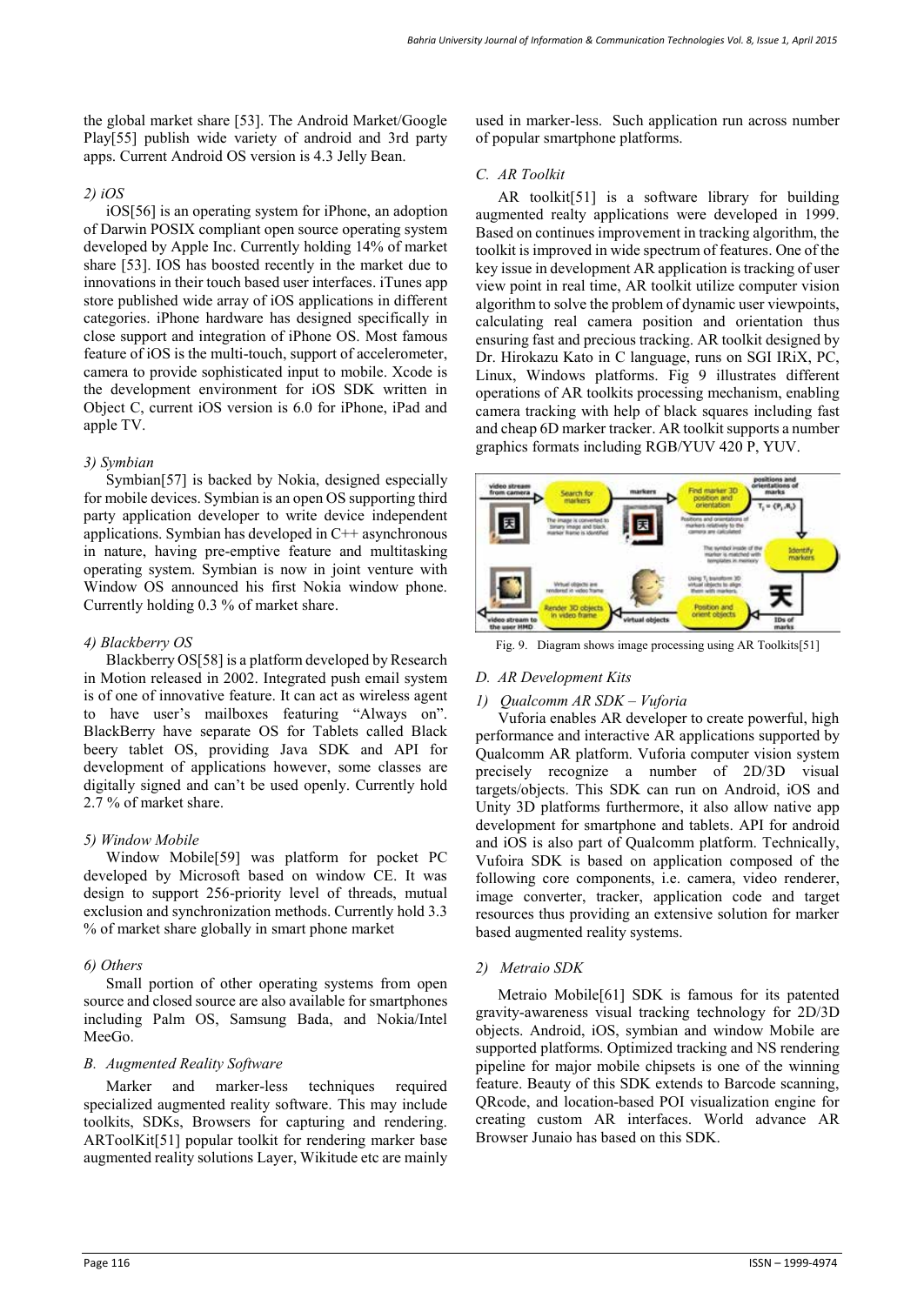## *4) D'Fusion - Total Immersion*

D' Fusion[62] is a patent technology of Total Immersion to design and deploy augmented reality applications, supports multiple platforms including Android, iOS. It has considered as best SDK for fast recognition on live video streams. Being favorite in large angle recognition, it is majorly supporting 2D/3D tracking, Finger Pointing, Multi Camera support features. Ogre 3D engine is use for rendering purpose. Lua Scripting and computer vision modules are the primary components of this SDK.

## *5) Wikitude AR SDK*

Wikitude[63] AR SDK allows development of truly enriched augmented reality experience. It is based on an ARchitect Engine encompasses wide array of developer standards including HTML5, CSS, and JavaScript. Developers have the magic of quickly and easily creating Geo-Objects for defining or triggered by specific geographical locations, infinitely configurable drawables supports. This SDK has supported by Android and iOS platforms

# *6) Spring AR SDK*

Spring[64] is high performance SDK for iOS platform; enabling developer to add 3D objects in the form of markers. It is a commercial SDK available under pro and campaign licensing. Frame rate of Camera hardware is restricted to run at ~70FPS on 3G networks while track up to 10 images simultaneous.

## *E. Platform Independent Mobile Development Tools*

Platform independent application development tools deliver native application code, used to deploy on all mobile supported operating systems. Cross platform development tools gaining popularity all over the world due to numerous advantages of cost and time effectiveness across platform development. Application development in these tools are easy and time saving unlike developing application for different platforms. Native applications have full access to device specific functions like camera, sensors etc. Some of major available market tools include Rhomobile, Mosych, PhoneGab and DragonRad.

# *1) Rhomobile*

Rhodes[65] is Ruby-based framework for building native apps supported by iPhone, Android, RIM, Windows Mobile and Windows Phone 7 aims to manage enterprise application and data. Native applications having improved end-user experience, supporting users to synchronized local data with device and other capabilities like Barcode, Bluetooth, calendar, camera, GPS, screen rotation etc. This framework is based on Model View Controller (MVC) pattern, a popular design pattern. These applications are compiles in byte code for blackberry platform while on other platforms Ruby1.9 byte code is used.

## 2) *PhoneGap*

PhoneGap[66] is a mobile development framework under MIT license. Application developers having the liberty to create free/commercial and open source applications. This development environment is crossplatform supported and allows developer to create application for iOS, Android, WebOS, Window Mobile, Symbian and Blackberry. PhoneGap does not provide any specific IDE to develop application for all mobile platforms; however, developers can execute source code in available IDEs like ellipse. Phone Gap have specialized API for sensor and data.

## 3) *Dragonrad*

DragonRad[67] is platform independent mobile development tool allowing developer to develop, manage and deploy native applications across. DragonRad support in database system intern of integration and synchronization also facilitate in native function of above defined mobile operating system like contacts, calendar, and location-based services, map and camera. Core architecture is mainly composed of DragonRed designer, host and client.

# 4) *Mosync*

Mosync[68] is an open source SDK facilitate developers to develop and package for all type of applications. Mosync SDK is providing powerful tool with many companies tightly couple together. Singh, I. and M. Palmieri [69] made comparison of cross mobile development tools on the basis of architecture, design patterns, licensing, supported mobile operating system, development languages and output app format. Table I analyzes comparison of above discussed tools. A major driving force in overall analysis illustrates output format, usage of existing technologies and support of MVC design patter for achieving code standardization. PhoneGap has gaining popularity due to utilization of existing web technologies like HTML, Java Script etc. in development.

# *F. Augmented reality Browsers*

Augmented reality browsers [70] are generic applications for retrieving, presenting and traversing resource through augmented realty interface. A mobile AR browser is responsible for i) managing (pulling and management) data from app source and third party data set ii) Rendering 2D and 3D objects iii) Camera interfacing for display output and browsing information space that ties sensors data with digital contents. These browsers serve as interface for perceiving reality vision of the physical world. Most popular AR browsers had surveyed below

## *Description of Existing AR Browsers*

AR browser facilitate users to navigate across different Point of Interests (POIs), through GPS and camera tracking. The following are most commonly available AR browsers.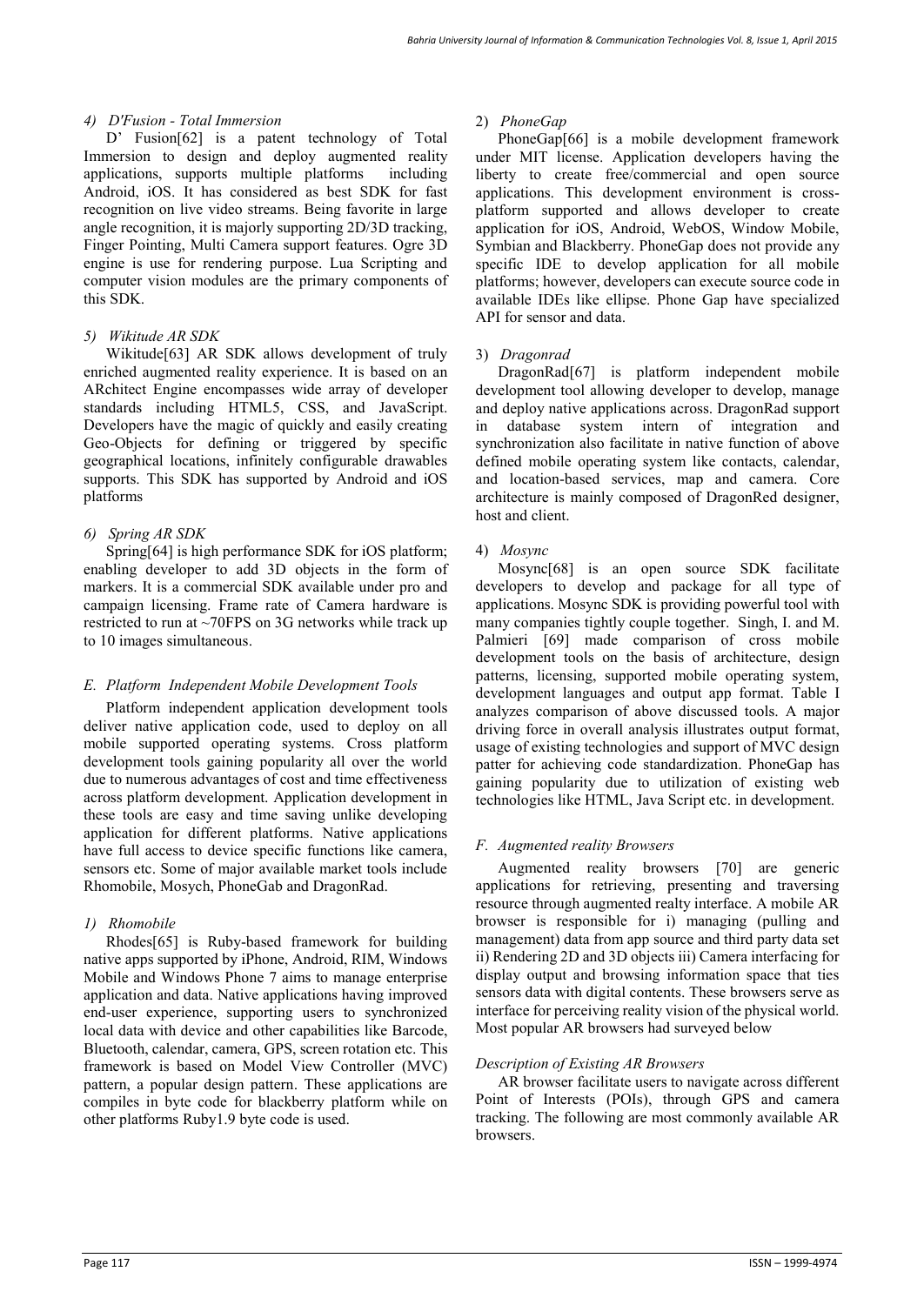| <b>Tool Name</b> | <b>Mobile OS Support</b>                                             | License            | Architecture | <b>MVC</b>     | Language                        | <b>IDE</b>                                          | <b>Output App</b> |
|------------------|----------------------------------------------------------------------|--------------------|--------------|----------------|---------------------------------|-----------------------------------------------------|-------------------|
| RhoMobile        | iPhone, windows<br>Mobile, BlackBerry,<br>Android                    | <b>MIT</b>         | Local, web   | Yes            | Ruby, HTML, Java<br>Script, CSS | RhoStudio                                           | Web               |
| PhoneGap         | iPhone, Windows<br>Mobile, BlackBerry,<br>Android, Symbian,<br>WebOS | <b>MIT</b>         | Local, web   | N <sub>o</sub> | HTML, Java Script<br>.CSS       | <b>IDE</b> of Native<br>Mobile OS Eclipse,<br>xcode | Web               |
| DragonRad        | iPhone, Windows<br>Mobile, Blackberry,<br>Android                    | GPI/<br>Commercial | Translate    | N <sub>0</sub> | D & D                           | DragonRed<br>Designer                               | Native            |
| MoSync           | iPhone, Windows<br>Mobile, BlackBerry<br>,Android JavaME,<br>Symbian | Commercial         | Local, Web   | N <sub>0</sub> | $C & C++$                       | Eclipse                                             | Native            |

TABLE I. Comparisons of Cross Application Development

*1) Layar* 

Layar[71] was launched in 2009 introduced SPRXmobile is a Marker-less system, identify user location and point of interest, retrieves content based on POI and overlays data over camera view by using mobile phone camera, GPS and compass. Layar provide information on top of camera view in various categories including eating and drinking, entertainment, health care, directory services etc. Layar also help to publishers in order to create own content and publish channels called Layars. Typical Layar consisting of three parts i) Layar definition ii) POIs list iii) and POI. Layar definition is use for creation of Layar, developer have to define look and feel of each Layar with help of customized parameters such as branding, color scheme, titles and POI indicators. POI list is list of POI for particular Layar along with location is loaded from third party datasets and POI, each POI contain information that is to be displayed on the screen as soon as POI come into focus. All Layars are register on Layar Server with different branding options, classified as features Layar are managed category wise. Layar is supported by multiple by operating system i.e. Android, iOS with 20 million installs and 3 million active user per month.

# *2) Junaio*

Junaio[72] was developed by Munich based on Mateio Gmbh is the only AR browser having built-in optical tracking capabilities, providing advantage over limitation of location base tracking. Junaio browser make use of LLA marker (Latitude, longitude, altitude markers) which mainly overcomes limitation of GPS navigational accuracy; this is especially useful for inside buildings and indoor navigation. Junaio uses "Target less Augmented Reality" approach, which does not require any 2D markers for tracking and mapping. Contents have managed in the form of channel. It has supported by Android and iOS platform. Junaio API called Junaio Glue API is also available for creating interactive AR experience.

# *3) Wikitude*

Wikitude[73] is a general purpose AR browser introduced Mobilizy, featuring location based tracking and support for 2D images. Users can navigate across 100

million places annotated by interactive content from more than 3,500 content providers or "Worlds". Wikitude has supported by android, iOS, blackberry, symbian and window 7. Wikitude can search in between existing points of interest like YouTube, tweeter, Wikipedia and Flicker etc. Wikitude is based on ARML (augmented reality markup language), popular language for developing augmented reality applications.

Table II aims to analyzed an overview of major AR browsers available along with their advance features. Junaio having an extra edge as compare to other browser due to its support of both marker and marker-less techniques of augmentation and LLA markers support. On the other side, Layar and Wikitude are using mainly Marker-less approach, data retrieved based on geographical location using GPS and allied sensors. POI actions are display out for users perceiving augmented reality experience in the form of information, audio, video, SMS and Map event. Future browsers has predicted to be highly interactive enriched via faceted browsing, solve design constrains of continuous data usage, safety and spamming, and establish common standards for cross browser content sharing.

# V. CHALLENGES OF MOBILE AUGMENTED REALITY

Recent advancement in augmented reality technologies has considered as uplifting factor for smartphone industry. Potentially wide spectrum of range are still need to be explore and commercialize for larger interest of government and public. As this area is still at infancy stage, design constraints, context registration, efficiency of computer vision tools and techniques, augmented reality browsers capabilities of managing information overload and platform independent user interface design are still challenging issues. Other than above mentioned, some of the key challenges of mobile augmented realty are:

# *Image Capturing Capability*

Image capturing capabilities of smartphones camera are dependent on lighting conditions. Mainly they are supposed to produce poor results in case of bed lighting conditions.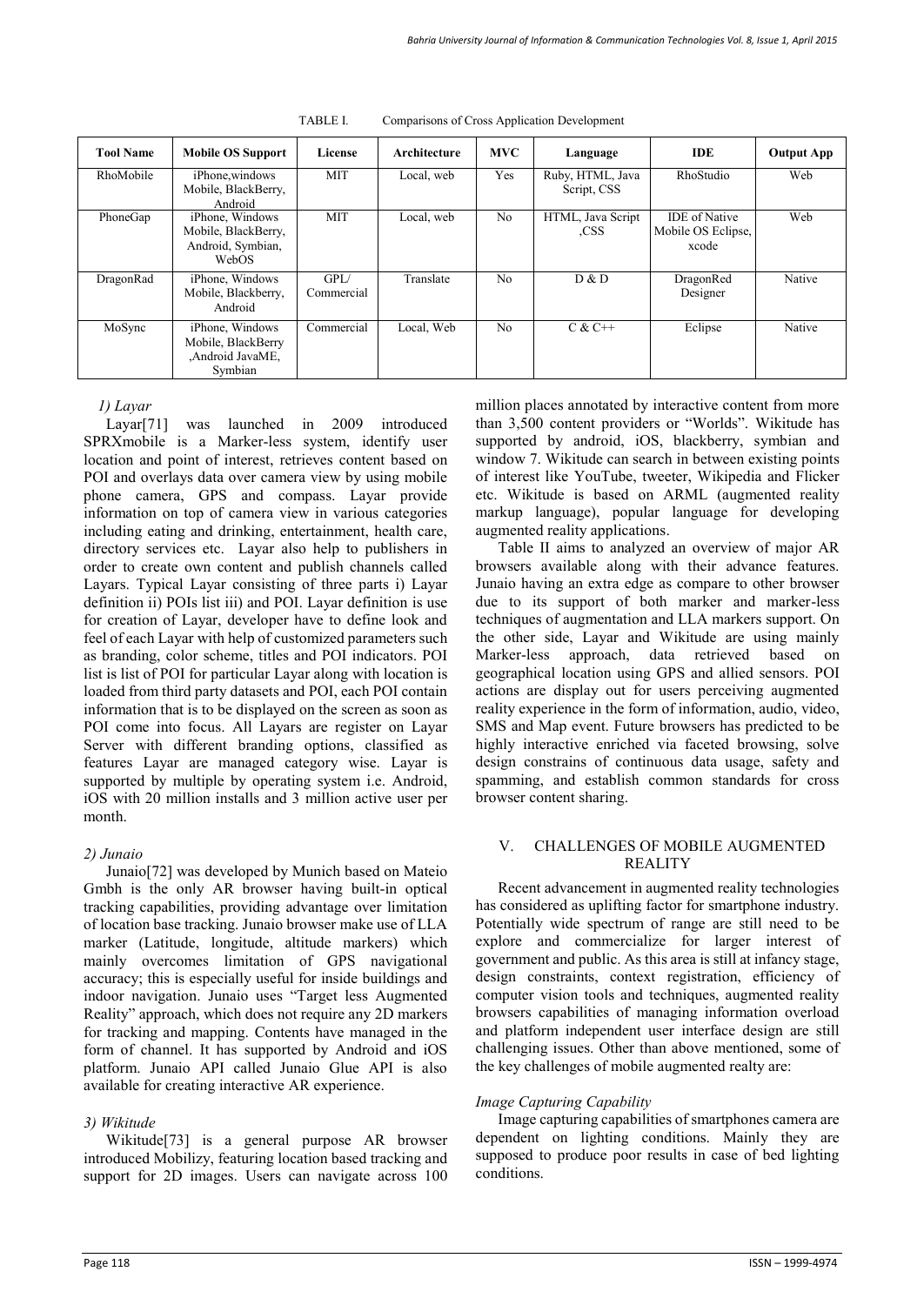| <b>AR Toolkit</b><br><b>Features</b> |                        | Wikitude                                | Layar                                                       | Junaio                                   |
|--------------------------------------|------------------------|-----------------------------------------|-------------------------------------------------------------|------------------------------------------|
| Mobile OS Platform/s                 | Symbian / iOS/ Android | iOS/ Android / Symbian /<br>Bada        | iOS / Android / Bada                                        | iOS / Android                            |
| Development stage                    | Alpha                  | Release                                 | Release                                                     | Release                                  |
| First Launched                       | 2003                   | 2008                                    | 2009                                                        | 2009                                     |
| <b>Augmented Reality Type</b>        | Marker-based           | Marker-less                             | Marker-less                                                 | Both                                     |
| Zones as POI                         |                        |                                         | Partial                                                     | Partial                                  |
| Standards used                       | Proprietary            | KML/ARML                                | Proprietary                                                 | Proprietary                              |
| Technical ease                       | Advanced               | Basic Knowledge                         | Technical competence required                               | Basic knowledge                          |
| Input Method                         | Varied                 | Web / API                               | API                                                         | API / XML                                |
| <b>AR Content View</b>               |                        | 2D                                      | 3D, 3D Animation, 2D                                        | 3D, 3D Animation,<br>2D                  |
| <b>POI</b> Actions                   |                        | Information, Map, Email,<br>Call, Event | Information, Audio, Music, Video,<br>Email, SMS, Map, Event | Information, Audio,<br>Video, Map, Event |

TABLE II. Comparisons of Augmented Reality Browsers

Blur quality images resulting problem in recognition and thus producing misleading information annotation. The use of API for handing camera sensors allow specific highlevel to access, for example rendering control of exposure, aperture etc. optimization of poor quality imaginary captured from smartphone camera should managed for achieving high degree realism via reality interfaces.

# *Energy Consumption*

Energy consumption remained an open challenge for smartphones. Camera, GPS and sensor consume gigantic amount of energy as compare to phone calls and messaging applications. For example, camera sensor requires a lot of energy while capturing continues images at higher frame rate, beside camera; computer vision techniques also produce battery drainage quickly

# *Data availability on Networks*

Augmented reality applications access a large amount of data or third party dataset over networks for locating/navigating point of interests, any downtime of network access may harm instant response to users. Network converge from different telecommunication vendors are still insufficient in certain geographical areas. Available data plan for accessing network coverage is either unavailable or expensive to utilize for experiencing normal augmented reality applications.

# *Sensor information accuracy*

Accuracy of sensor information is a vital component for indoor and outdoor navigation. GPS and compass provides information about position and orientation. GPS provide information in narrow urban canyon can be up to 100 meters. Similarly, compass reading has also affected by magnetic disturbance in the field. Accuracy of these sensors has provided a basis for accurate overlying of digital information on point of interest

# *Lighting Conditions*

Smartphone typically use LCD screens and light emitting diode to display output, both technologies are struggling to remain readable in bright outdoor conditions, increasing screen brightness solved this issue up to some extend however, high brightness derange battery life majorly. An intermediate approach between full lighting and battery consumptions is still area needs further exploration

# *Technology Adoption Life Cycle*

Any new technology like the one AR goes through "Technology adoption life cycle" people resists change to adopt new operating mechanism for handling devices and learning new methods of interactivity and realism.

# VI. RECOMMENDATIONS/CONCLUSION

Augmented reality enriched the real world by annotating computer-generated information to the user. As the utility of smartphones is very popular among general masses. Mobile augmented reality has perceived as technology of the future bridging digital world and real world. Although, AR is still in infancy stage, it will take almost five to ten years to unfold its full potential. MIT sixth sense project [40] has an excellent example for AR researcher for development of low cost reality interfaces, whereas, making call, capturing photos etc, these common activities can be projection via ordinary surfaces. CISCO has imaged AR world could be used for replacing interactive try rooms for traditional fitting room; it will not only save time but also extends achieving new horizon on industrial market. Similarly, AR brings possibilities for enhancing missing senses for hearing impaired users and visual impaired users, easily facilitated through voice,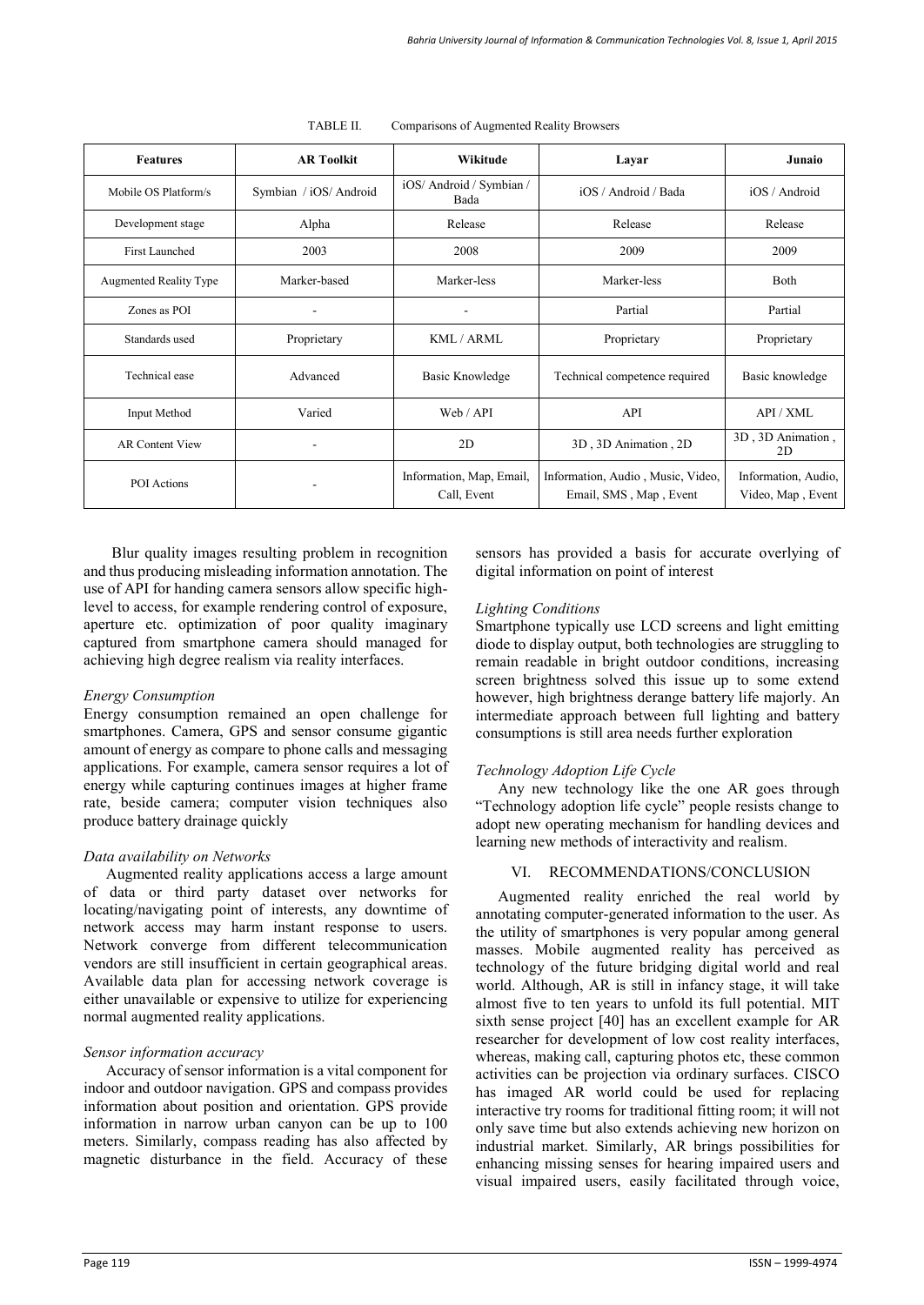visual clues and hepatic responses. Amazing apps will change over the world of augmented reality into interactive activity for different sectors. After an extensive review we come up with number of recommendations require attention from research communities and industry to build up infrastructure for underlying reality interfaces

- Development of augmented reality systems on smartphone need improvement in currently available hardware devices and sensors backed by economic power consumption patterns for serving efficiently in livelong energy consuming applications. Future of smartphone will be serve as visual computing device that will aims to unleash every possible interactivity on smartphone addressing common and specific needs of the diversified users.
- Minimizing cognitive overload can be achieve while bringing structured enhancements in the information space and organization of datasets by embedding richer semantics. Linked open data is still an open area for utilizing information space to be integrated and promoting visualized point of interests (VPOIs). The potential of semantic web

#### REFERENCES

- [1] R. T. Azuma, "A survey of augmented reality." Presence-Teleoperators and Virtual Environments 6.4 (1997): 355-385.," no. 6(4), 1997, pp. 355–385.
- [2] [R. Azuma, Y. Baillot, R. Behringer, S. Feiner, S. Julier, and B. MacIntyre, "Recent advances in augmented reality," Computer Graphics and Applications, IEEE, vol. 21, no. 6, 2001, pp. 34-47.
- [3] T. Jebara, C. Eyster, J. Weaver, T. Starner, and A. Pentland, "Stochasticks: Augmenting the billiards experience with probabilistic vision and wearable computers," in Proc. of. Wearable Computers, 1997. Digest of Papers., First International Symposium on, IEEE, 1997, pp. 138-145.
- [4] G. Kim, Designing virtual reality systems: the structured approach. Springer, 2005.
- [5] P. Milgram, and F. Kishino, "A taxonomy of mixed reality visual displays," IEICE TRANSACTIONS on Information and Systems, vol. 77, no. 12, 1994, pp. 1321-1329.
- [6] E. Smart, J. Cascio, and J. Paffendorf, "Metaverse roadmap overview". 2007. Available: Available:
- <http://www.metaverseroadmap.org/overview/index.html><br>"History of mobile augmented reality" Available:  $[7]$  "History of mobile" https:[//www.icg.tugraz.at/~daniel/HistoryOfMobileAR](http://www.icg.tugraz.at/~daniel/HistoryOfMobileAR)
- [8] I. E. Sutherland, "A head-mounted three dimensional display," in Proc. of. Proceedings of the December 9-11, 1968, fall joint computer conference, part I, ACM, 1968, pp. 757-764.
- [9] Wikipedia-Contributors, "Augmented reality", 2010, Available: [http://en.wikipedia.org/w/index.php?title=Augmented\\_reality&ol](http://en.wikipedia.org/w/index.php?title=Augmented_reality&oldid=530738170) [did=530738170,](http://en.wikipedia.org/w/index.php?title=Augmented_reality&oldid=530738170) [Access Date: June].
- [10] T. P. Caudell, and D. W. Mizell, "Augmented reality: An application of heads-up display technology to manual manufacturing processes," in Proc. of. System Sciences, 1992. Proceedings of the Twenty-Fifth Hawaii International Conference on, IEEE, vol. 2, 1992, pp. 659-669.
- [11] J. Loomis, R. Golledge, and R. Klatzky, "Personal guidance system for the visually impaired using GPS, GIS, and VR technologies, in Proc. of. Proc. Conf. on Virtual Reality and Persons with Disabilities, 1993, pp. 17-18.
- [12] J. Rekimoto, "Augmented Reality using the 2D matrix code," Interactive Systems and Software IV. Kindaikagaku-sha, 1996, pp. 199-208.
- [13] S. Feiner, B. MacIntyre, T. Höllerer, and A. Webster, "A touring machine: Prototyping 3D mobile augmented reality systems for

technologies can be integrated with augmented space for better understanding of visualization and reusing dataset and ontologies

- Pervasive computing can be easily transform to augmented computing, as AR have full potential of capturing, manipulating, pattern matching of sensors and allied devices. This area may have potential for augmented reality.
- Extended augmented reality browsers are the need of the day, AR application must be designed in such a way either it should serve as pluggable component in existing mobile/web browsers or existing mobile clients may be as augmented reality client without the need of installing any specific component for indoor or outdoor AR experience.

Augmented reality is all about augmenting digital information over the real environment, it is all about augmented people skills and mindset of how they want see and feel around. We believe this study will help and provide a guideline to researchers that are looking for next generation of perception of reality on their smartphones

exploring the urban environment," Personal and Ubiquitous Computing, vol. 1, no. 4, 1997, pp. 208-217.

- [14] B. Thomas, V. Demczuk, W. Piekarski, D. Hepworth, and B. Gunther, "A wearable computer system with augmented reality to support terrestrial navigation," in Proc. of. Wearable Computers, 1998. Digest of Papers. Second International Symposium on, IEEE, 1998, pp. 168-171.
- [15] H. Kato, and M. Billinghurst, "Marker tracking and hmd calibration for a video-based augmented reality conferencing system," in Proc. of. Augmented Reality, 1999.(IWAR'99) Proceedings. 2nd IEEE and ACM International Workshop on, IEEE, 1999, pp. 85-94.
- [16] T. Hollerer, S. Feiner, and J. Pavlik, "Situated documentaries: Embedding multimedia presentations in the real world," in Proc. of. Wearable Computers, 1999. Digest of Papers. The Third International Symposium on, IEEE, 1999, pp. 79-86.
- [17] B. Thomas, B. Close, J. Donoghue, J. Squires, P. De Bondi, M. Morris, and W. Piekarski, "ARQuake: An outdoor/indoor augmented reality first person application," in Proc. of. Wearable Computers, The Fourth International Symposium on, IEEE, 2000, pp. 139-146.
- [18] S. Julier, Y. Baillot, M. Lanzagorta, D. Brown, and L. Rosenblum, "Bars: Battlefield augmented reality system," DTIC Document2001.
- [19] J. Newman, D. Ingram, and A. Hopper, "Augmented reality in a wide area sentient environment," in Proc. of. Augmented Reality, 2001. Proceedings. IEEE and ACM International Symposium on, IEEE, 2001, pp. 77-86.
- [20] J. Fruend, C. Geiger, M. Grafe, and B. Kleinjohann, "The augmented reality personal digital assistant," in Proc. of. Proc. of 2nd Int. Symp. on Mixed Reality, 2001, pp. 145-146.
- [21] G. Reitmayr, and D. Schmalstieg, "Mobile collaborative augmented reality," in Proc. of. Augmented Reality, 2001. Proceedings. IEEE and ACM International Symposium on, IEEE, 2001, pp. 114-123.
- [22] V. Vlahakis, J. Karigiannis, M. Tsotros, M. Gounaris, L. Almeida, D. Stricker, T. Gleue, I. T. Christou, R. Carlucci, and N. Ioannidis, "Archeoguide: first results of an augmented reality, mobile computing system in cultural heritage sites," in Proc. of. Virtual reality, archeology, and cultural heritage: Proceedings of the 2001 conference on Virtual reality, archeology, and cultural heritage, vol. 28, 2001, pp. 131-140.
- [23] B. Bell, S. Feiner, and T. Höllerer, "View management for virtual and augmented reality," in Proc. of. Proceedings of the 14th annual